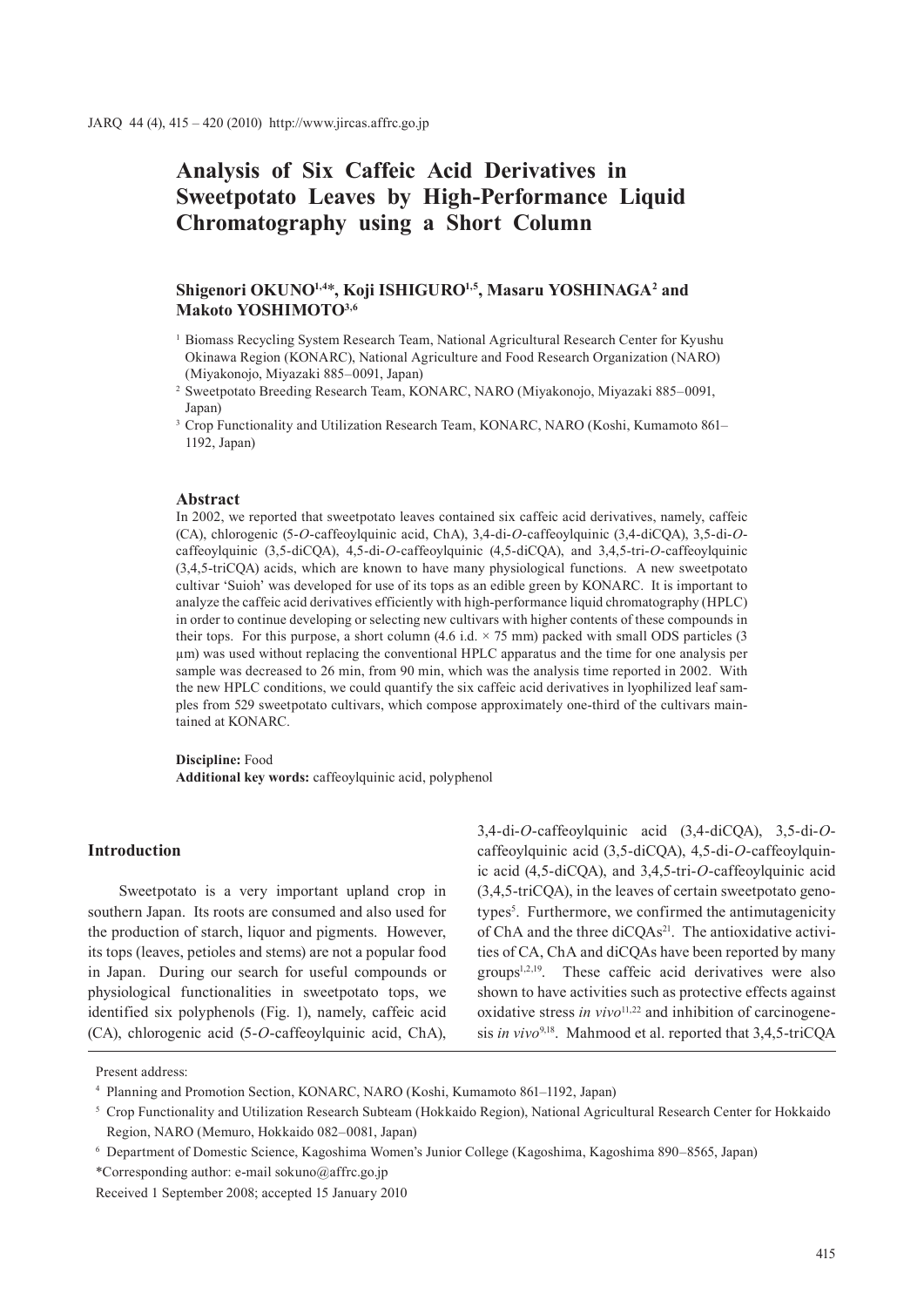#### S. Okuno et al.

and 3,4-diCQA inhibited human immunodeficiency virus type 1 (HIV-1) replication<sup>7</sup>, and Robinson et al. also reported that HIV-1 replication was inhibited by 3,4-, 3,5-, 4,5-, and 1,5-dicafeoylquinic acids $14$ .

The caffeic acid derivative 3,4,5-triCQA was first isolated from an Asteraceae plant<sup>20</sup>. Compared to monocaffeoyl- and dicaffeoylquinic acids, 3,4,5-triCQA has been found in fewer plants<sup>7,13,15</sup>. However, it was reported that 3,4,5-triCQA inhibited HIV-1 replication to a greater extent than 3,4-diCQA, which exhibited a stronger inhibition than CA<sup>7</sup>. Further, the four dicaffeoylquinic acids, namely, 3,4-, 3,5-, 4,5-, and 1,5-diCQAs, inhibited the replication to a greater extent than ChA and CA14. In addition, we found that the order of the antimutagenicity of caffeoylquinic acids was as follows:  $3,4,5-\text{triCQA} > \text{di}$  $CQAs > ChA<sup>21</sup>$ . To the best of our knowledge, sweetpotato roots are known to contain 3,4-, 3,5- and 4,5-di-CQAs16, while 3,4,5-triCQA is present in its tops but not in the roots. Sweetpotato tops can be harvested six times a year3,12. Therefore, sweetpotato tops are excellent sources of useful caffeic acid derivatives.

A new sweetpotato cultivar 'Suioh' was developed for use as an edible green by KONARC<sup>3</sup>. It was reported that the tops of 'Suioh' contained the six derivatives CA, ChA, 3,4-diCQA, 3,5-diCQA, 4,5-diCQA, and 3,4,5-tri-CQA4 , and 3,4,5-triCQA, 3,5-diCQA and 4,5-diCQA from propolis were reported to have antihypertensive effects in spontaneously hypertensive rats<sup>8</sup>. Moreover, Ishiguro et al. reported that the six derivatives inhibited angiotensin I-converting enzyme and oral administration of 'Suioh' tops produced an antihypertensive effect in spontaneously hypertensive rats<sup>4</sup>.



# **Fig. 1. Structures of caffeic acid derivatives in sweetpotato tops**

The IUPAC numbering system $6$  was used in this manuscript.

We found that the total polyphenol content of 'Suioh' leaves, as measured by the Folin-Ciocalteau method, was not in the high range when compared with the total polyphenol contents of the more than 1,000 cultivars tested (unpublished data). The 3,4,5-triCQA content of the whole tops of 'Suioh', as measured by reversed-phase high-performance liquid chromatography (HPLC), was lower than those of some other cultivars<sup>12</sup>. Thus, it may be possible to select or develop new cultivars with higher contents of caffeic acid derivatives than those of 'Suioh'. In KONARC, approximately 1,500 cultivars of sweetpotatoes are maintained. New cultivars are expected to be developed on the same line as 'Suioh', and it is therefore necessary to analyze the chemical components of cultivars with good productivity.

Many investigations have focused on analysis of monocaffeoyl- and dicaffeoylquinic acids rather than 3,4,5-triCQA in plants. In some previous investigations on the biological activities of 3,4,5-triCQA, preparative HPLC procedures were mentioned, but HPLC quantification of 3,4,5-triCQA in plant materials has not been performed<sup>7,13</sup>. During our investigation in 2002, we conducted HPLC using a column of a conventional size  $(4.6 \text{ i.d.} \times$ 150 mm, 5-µm particles) and a mobile phase composed of  $0.2\%$  (v/v) formic acid and methanol; this was the first report of HPLC analysis of 3,4,5-triCQA where the compound was shown on a chromatogram and the retention time was determined<sup>5</sup>. However, with the conventional HPLC column, the retention time of 3,4,5-triCQA, which was eluted last among the six compounds, CA, ChA, 3,4-diCQA, 3,5-diCQA, 4,5-diCQA, and 3,4,5-triCQA, was approximately 57 min. Further, a single run lasted as long as 90 min. It is therefore important to decrease the analytical time in order to efficiently investigate the chemical components of a number of sweetpotato cultivars, related products and other crops. With a decrease in analytical time comes the advantage of reduction in the consumption and cost of solvents. In this paper, we describe the contents of caffeic acid derivatives in the leaves of more than 500 sweetpotato cultivars by an improved HPLC technique using a short column (4.6 i.d.  $\times$  75 mm); this did not require replacement of the conventional HPLC apparatus to a semi-micro or micro HPLC apparatus.

#### **Materials and methods**

#### **1. Reagents**

As standards for HPLC analysis, caffeic acid was purchased from Wako Pure Chemical Industries (Osaka, Japan) and chlorogenic, *p*-coumaric and ferulic acids from Sigma (St. Louis, MO, USA). The caffeic acid de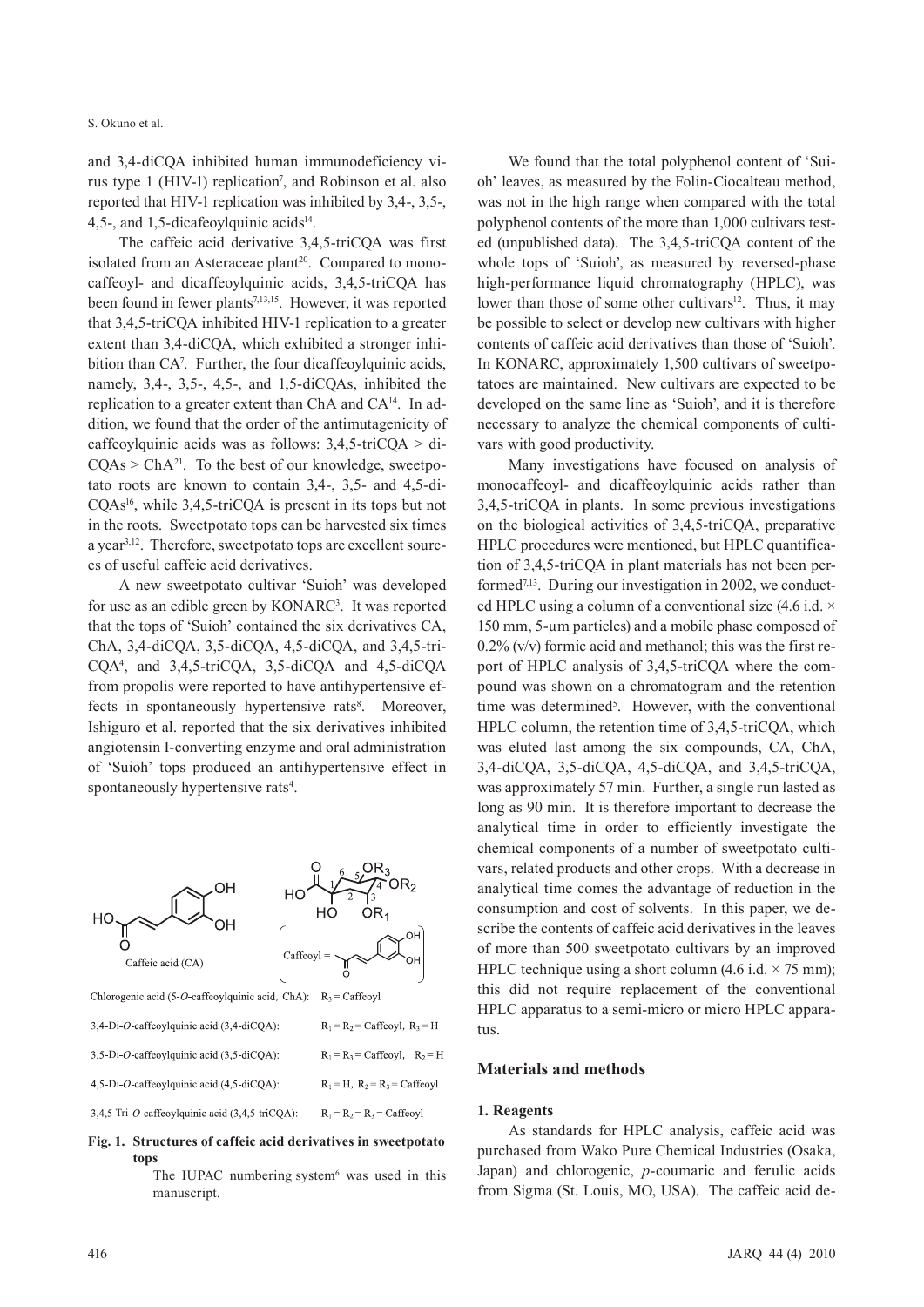rivatives 3,4-diCQA, 3,5-diCQA, 4,5-diCQA, and 3,4,5-triCQA were purified by the method reported by Islam et al.<sup>5</sup>.

## **2. Sweetpotato leaf samples**

The sweetpotatoes used in this study were grown in greenhouses at the Miyakonojo Branch of KONARC (131°1'E, 31°45'N) in 2005. Seed roots were bedded in nurseries on March 15 and sweetpotato tops were harvested from June 20 to 22. Thirty-centimeter portions from the tips of 5 vines per cultivar were cut, washed with tap water, wiped on paper towels, and then cut into two parts, namely, the leaves and the remaining portion. The leaf samples were placed in plastic bags, frozen and lyophilized. The lyophilized leaf samples were milled to powder and stored at –30°C. The data from the analysis of each cultivar were obtained from a single sample prepared from the leaves of 5 vines.

### **3. Quantification of caffeic acid derivatives**

Eight milliliters of  $80\%$  (v/v) ethanol was added to 100 mg of a powder sample in a centrifuge tube with a cap, mixed with a vortex mixer and then allowed to stand overnight at room temperature in the dark. After centrifugation at 2,000 rpm for 5 min, the supernatant was collected and filtered through a membrane filter (DISMIC-13HP, pore size: 0.2 µm; ADVANTEC, Tokyo, Japan). A 5-µl portion of the filtrate was injected into the HPLC system and eluted as described below. The HPLC system consisted of a model DGU-14A degasser, model SIL-10AXL autoinjector, model CTO-10AC column oven, model SPD-M10AVP photodiode array UV-VIS detector equipped with a conventional flow cell of 10 µl intrinsic volume, model CBM-20A system controller, and two model LC-10AT pumps (Shimadzu, Kyoto, Japan). The system was controlled by an LCsolution (version 1.21) workstation (Shimadzu). The column was a Cadenza CD-C18 CD003 (4.6 i.d.  $\times$  75 mm, 3-µm particles; Imtakt, Kyoto, Japan). The mobile phase consisted of water containing  $0.2\%$  (v/v) formic acid (A) and acetonitrile (B). Elution was performed with the gradient pattern as follows: 2% to 19% B from 0 to 8 min, 19% to 52% B from 8 to 16 min, 52% to 100% B from 16 to 16.01 min, 100% B isocratic from 16.01 to 20 min, 100% to 2% B from 20 to 20.01 min, and 2% B isocratic 20.01 to 26 min. The flow rate was 1 ml/min. The temperature of the column oven was set at 40°C. The caffeic acid derivatives were quantified at 326 nm. Another column as a conventional one was a YMC-Pack ODS-AM AM-302 (4.6 i.d. × 150 mm, 5-µm particles; YMC, Kyoto). The mobile phase for this column consisted of water containing  $0.2\%$  (v/v) formic acid (A) and methanol (B). Elution was performed with the gradient pattern as follows: 2% B isocratic from 0 to 15 min, 2% to 45% B from 15 to 50 min, 45% B isocratic from 50 to 65 min, 45% to 100% B from 65 to 65.01 min, 100% B isocratic from 65.01 to 75 min, 100% to 2% B from 75 to 75.01 min, and 2% B isocratic 75.01 to 90 min<sup>5</sup>. The flow rate was 1 ml/min.

## **Results and discussion**

Conventional columns have a length of 150 to 250 mm and an internal diameter of 4.6 mm. The use of columns with a shorter length compared to conventional columns can decrease the analytical time in HPLC analysis<sup>10</sup>. Column efficiency decreases with decreasing column length. However, column efficiency increases as the particle size of the column decreases. Columns packed with 5-µm particles were most widespread until now, and columns packed with smaller particles have become popular in recent times because of their higher resolution. We therefore chose short columns (4.6 i.d.  $\times$  75 mm) packed with 3-um particles in the present study. When columns with an internal diameter of 4.6 mm are used, the intrinsic volume of the detector flow cell and the inner diameter of the connecting tubing in the HPLC apparatus do not need to be changed. Figure 2 shows a chromatogram of an extract of lyophilized leaves of a cultivar obtained with the Cadenza CD-C18 CD003 column. The retention times were 8.5 min for ChA, 8.9 min for CA, 12.9 min for 3,4-diCQA, 13.2 min for 3,5-diCQA, 13.6 min for 4,5-di-CQA, and 15.2 min for 3,4,5-triCQA. The retention times of these six compounds were 33.4 min, 32.3 min, 46.7 min, 47.3 min, 50.6 min, and 57.3 min, respectively, in our previous study with a conventional column (YMC-Pack ODS-AM AM-302, 4.6 i.d.  $\times$  150 mm, 5-µm particles) and a mobile phase consisting of 0.2% (v/v) formic acid and methanol<sup>5</sup>. A single run lasted for 90 min in our previous study<sup>5</sup>, while the cycle time was decreased to 26 min in the present study. Additionally, the volume of the solvent waste decreased to approximately one-third that in the previous study.

An extract of a cultivar 'Tsurusengan' was analyzed to compare the two HPLC conditions, i.e., the conventional column (AM-302) and methanol, with the short column (Cadenza CD-C18 CD003) and acetonitrile. The sample was injected five times under each condition. The contents of the six derivatives in 'Tsurusengan' determined under the two conditions were as follows (milligram per gram of lyophilized leaves [SD]): 1.01 (0.01) and 1.02 (0.01) for CA, 9.78 (0.04) and 9.83 (0.04) for ChA, 3.77 (0.02) and 3.79 (0.02) for 3,4-diCQA, 39.89 (0.23) and 40.04 (0.14) for 3,5-diCQA, 4.39 (0.08) and 4.49 (0.06) for 4,5-diCQA, and 1.15 (0.02) and 1.19 (0.01) for 3,4,5-tri-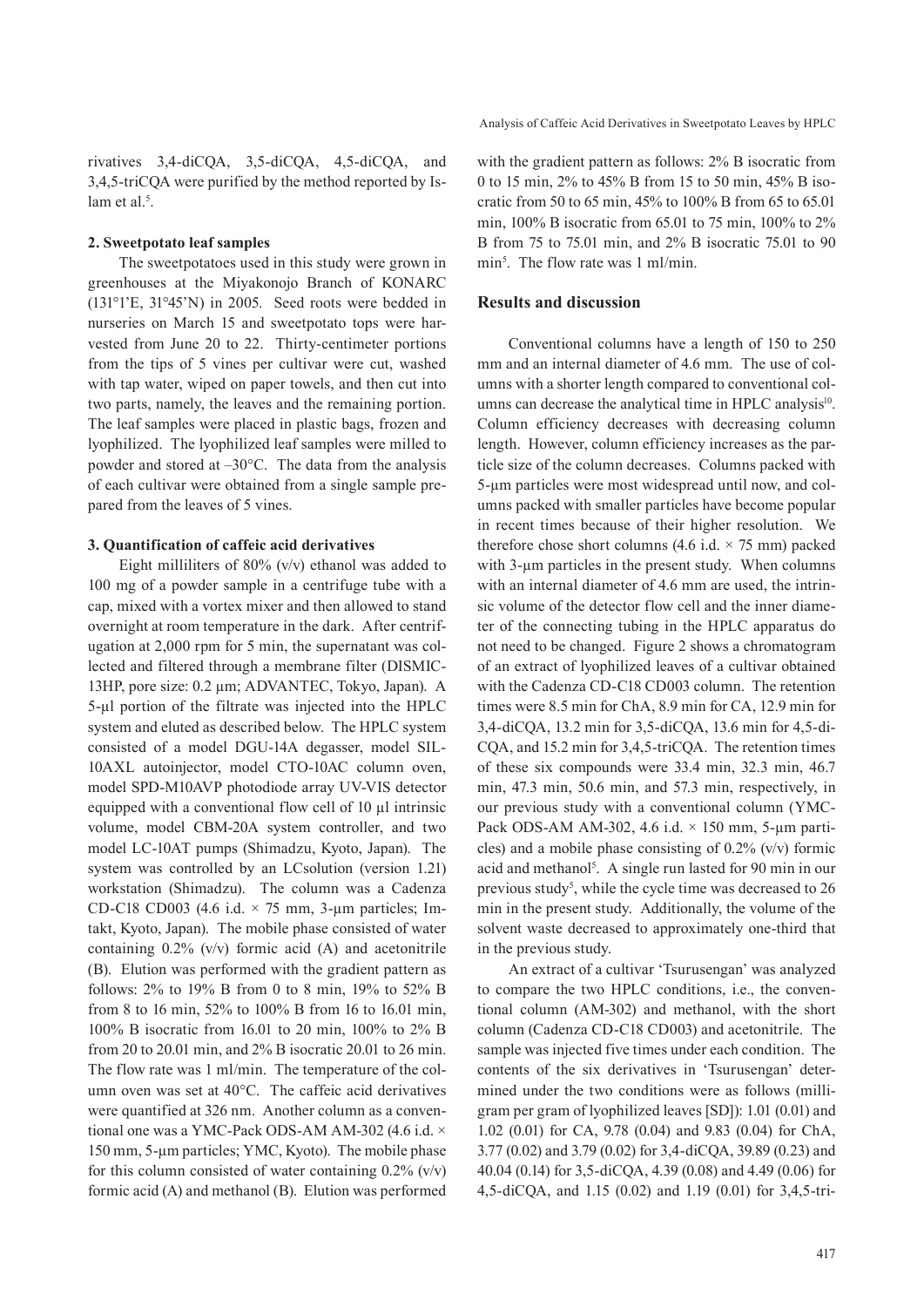#### S. Okuno et al.

CQA, respectively. The analytical values were not significantly different between the two conditions.

The extracts of lyophilized leaf samples of 529 cultivars were analyzed by HPLC with the Cadenza CD-C18 CD003 column. The frequency distribution of the contents of the six caffeic acid derivatives in the 529 cultivars is shown in Fig. 3. Among the 529 cultivars, the content of CA ranged from 0.08 to 3.09 mg; ChA, from 0.17 to 16.01 mg; 3,4-diCQA, from 0.50 to 34.08 mg; 3,5-di-CQA, from 1.86 to 56.52 mg;  $4,5$ -diCQA, from 0.69 to 20.73 mg; and 3,4,5-triCQA, from 0.25 to 13.81 mg/g of lyophilized leaves. As shown in the chromatogram in Fig. 2, the cultivar '94TH-18' had the highest 3,4,5-tri-CQA content among the 529 cultivars tested. The total content of the six compounds among the 529 cultivars ranged from 8.49 to 111.83 mg/g of lyophilized leaves. The caffeic acid derivative 3,5-diCQA was abundant in all cultivars, and this result was consistent with our previous report<sup>5</sup>. 'Suioh' leaves contained 1.37 mg of CA, 5.96 mg of ChA, 6.86 mg of 3,4-diCQA, 32.77 mg of 3,5-di-CQA, 7.84 mg of 4,5-diCQA, and 2.22 mg of 3,4,5-triCQA per gram of lyophilized leaves. As shown in Fig. 3, many cultivars had more abundant quantities of all six compounds than 'Suioh', and it may be possible to develop new cultivars following 'Suioh'.

*p*-Coumaric and ferulic acids were separated under the improved HPLC conditions and their retention times were determined to be 10.9 and 11.9 min, respectively (data not shown). Neither *p*-coumaric acid nor ferulic acid was detected in the leaves of any of the cultivars tested.

Unidentified peaks other than the six above-mentioned caffeic acid derivatives exist in sweetpotato tops as shown in Fig. 2. Liquid chromatography-mass spectrometry (LC-MS) is one of the useful methods for elucidating the structures of such unidentified compounds. Nonvolatile acids such as  $H_3PO_4$  and nonvolatile salts are not suitable for LC-MS analysis. The conditions used in the present study can be employed for LC-MS because there are no nonvolatile chemicals required.

The HPLC conditions were further examined using some commercially available columns and the mobile phase consisting of water containing 0.2% (v/v) formic acid (A) and acetonitrile (B). A separation pattern similar to that in the case of the Cadenza CD-C18 CD003 column was obtained by analysis using an ODS-AM AM12S03-L546WT column (4.6 i.d. × 75 mm, 3-µm particles; YMC, Kyoto, Japan), with the following gradient pattern: 5% to 47% B from 0 to 14 min, 47% to 100% B from 14 to 14.01 min, 100% B isocratic from 14.01 to 19 min, 100% to 5% from 19 to 19.01 min, and 5% B isocratic from 19.01 to 26 min (data not shown). Under these conditions, the retention times of the six compounds were 6.7 min for ChA, 7.2 min for CA, 10.2 min for 3,4-di-CQA, 10.4 min for 3,5-diCQA, 10.9 min for 4,5-diCQA, and 12.8 min for 3,4,5-triCQA.

Recently, Tamura et al. reported that 3,4,5-triCQA, which was not found in intact lettuce leaves, was produced in cultured cells derived from plant materials, and the 3,4,5-triCQA amount reached 0.14 mg/g fresh weight<sup>17</sup>. The authors also found that the amount of 3,5-diCQA in cultured cells reached 0.83 mg/g fresh weight, which was 3.8-fold higher than its amount in intact plants $17$ . Establishment of techniques to obtain caffeic acid derivatives in large quantities from cultured cells is therefore expected to gain importance. We previously examined the con-



**Fig. 2. HPLC chromatogram of an 80% (v/v) ethanol extract of lyophilized leaves of the sweetpotato cultivar '94TH-18'** 1: ChA, 2: CA, 3: 3,4-diCQA, 4: 3,5-diCQA, 5: 4,5-diCQA, 6: 3,4,5-triCQA.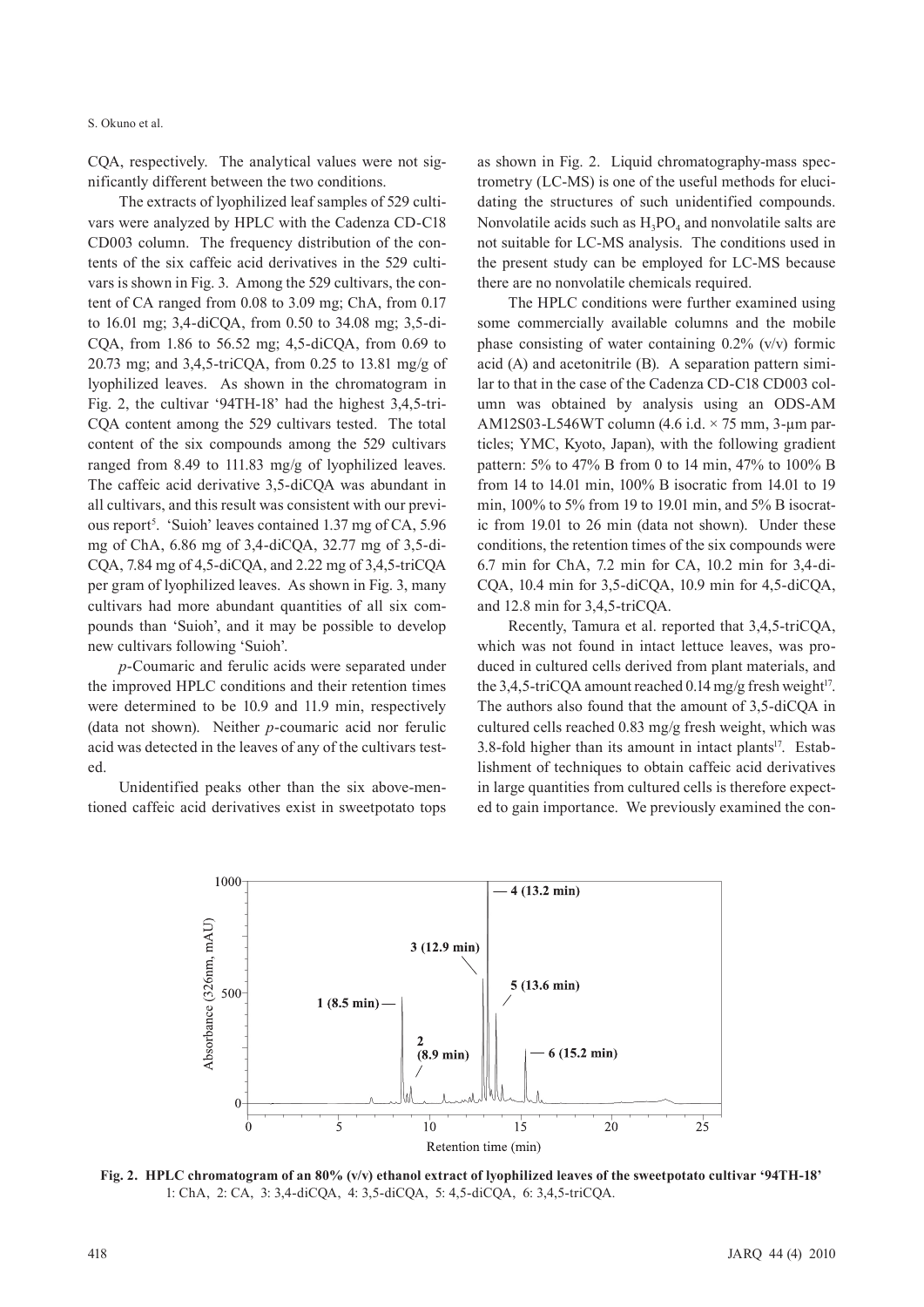

**Fig. 3. Frequency distribution of the contents of six caffeic acid derivatives in leaves of 529 sweetpotato cultivars (mg/g lyophilized leaves)**